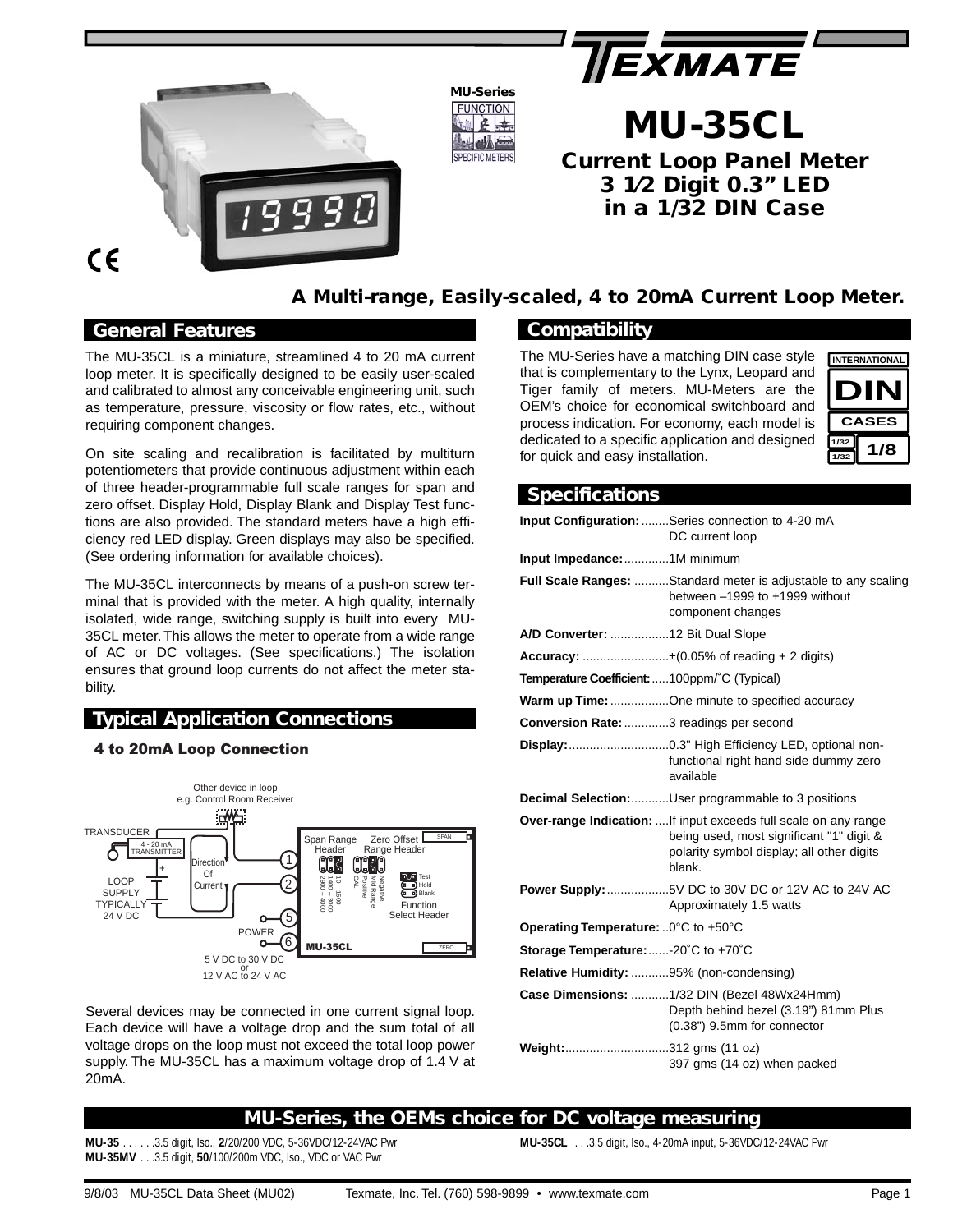

## *Connector Pinouts*

The Texmate model MU-35CL interconnects by means of screw terminals.The screw terminal connector is provided with the meter.



**Pin 1 - Signal Input High:** The 4 to 20 mA current signal enters the meter through this pin. can be selected on the Range Select Header.

**Pin 2 - Signal Input Low:** The 4 to 20 mA current signal exits the meter through this pin.



**Pin 3 - Hold/Test/ Blank:** Depending on the position of the internal jumper clip, connecting Pin 3 to Pin 4 will cause the display to hold, blank or test segments. (See component layout on page 3.) BLANK If display hold is selected on the internal head-

er and Pin 3 is connected to the H/T/B Common Pin 4, the meter display will be latched. A/D conversions will continue but the display will not be updated until Pin 3 is disconnected from the H/T/B Common Pin 4.



If Display Test is selected on the internal head-HOLD er and Pin 3 is connected to the H/T/B TEST Common Pin 4, all numeric segments of the BLANK display will light up and -1888 will be displayed. This function is used to check for defective segments.



If Display Blank is selected on the internal header and Pin 3 is connected to the H/T/B Common Pin 4, the display will blank out. A/D BLANK conversions will continue, so that the display will show the true value of the input as soon as Pin 3 is disconnected from Pin 4

**Pin 4 - Hold/Test/ Blank Common:** Connect this pin to Pin 3 to activate Hold, Test or Blank as explained under Pin 3.

**Pin 5 - Power Input 1:** The MU-35CL operates from any voltage from 5 V DC to 30 V DC or 12 V AC to 24 V AC. This input is not polarity sensitive.

**Pin 6 - Power Input 2:** The MU-35CL operates from any voltage from 5 V DC to 30 V DC or 12 V AC to 24 V AC. This input is not polarity sensitive.



SPAN 려 t Ø To the Right Front

Turn Clockwise to Increase Reading

*SPAN Potentiometer (Pot)*

The 15 turn SPAN Pot is always on the right side (as viewed from the front of the meter). Typical adjustment is 37% of the input signal range.

#### *SPAN ADJUST Header*

This three position header enables the SPAN Pot, in three equal overlapping 37% steps, to precisely scale down the input Signal Span, to provide any required Digital Display Span. Without any scaling or offset, a 4mA to 20mA input would produce a digital output of 1000 to 5000, which is a Digital Display Span of 4000 counts.







### *ZERO Potentiometer (Pot)*

The ZERO Pot is to the left of the SPAN Pot. It enables the Digital Display Span to be offset 2000 to 2700 counts, depending on the Zero Offset Range Header position selected.

#### *ZERO OFFSET RANGE Header*

This four position header enables the ZERO Pot to offset the Digital Display Span -3000 to +2000 counts with a user selectable Negative offset, Mid-range (- & + offset), Positive offset, and a Calibrate position (ZERO Pot disengaged). The Calibrate position facilitates a simple two step calibration with no interaction between Span and Offset.

| Zero Offset Range Header |                                                 |                                              | CALIBRATE position,<br>Zero Pot Disengaged<br>ololo |                                               |  |  |
|--------------------------|-------------------------------------------------|----------------------------------------------|-----------------------------------------------------|-----------------------------------------------|--|--|
|                          |                                                 | Negative Offset<br>Decreases Digital Reading | Mid Range                                           | -Positive Offset<br>Increases Digital Reading |  |  |
| n Range                  | $\sqrt{\frac{m}{k}}$ ZERO Pot Span <sup>1</sup> | 2700 Counts                                  | 2000 Counts                                         | 2300 Counts                                   |  |  |
| $v_{\infty}$             | Offset Range                                    | $-3000$ to $-300$                            | $-1000$ to $+1000$                                  | $-300$ to $+2000$                             |  |  |
|                          |                                                 |                                              |                                                     |                                               |  |  |

#### *HOLD/TEST/BLANK Header*



Range values are marked on the PCB.Three positions are provided.After selecting a new range with the single jumper clip, recalibration is required.

# *Calibration Procedure*

The MU-35CL functions by measuring the voltage drop caused by the 4-20 mA signal loop current flowing through a sensing resistor located inside the meter. The voltage sensed is scaled by an adjustable potential divider network and converted to a digital reading in counts, shown by the LED display. Because thĕ loop current does not go down below 4 mA, it is usually necessary to "Zero Offset" the meter reading. This enables zero or<br>some other appropriate value to be displayed at 4 mA, even though the voltage across the sensing resistor is not zero. The Zero Offset may be disabled by putting the ZERO RANGE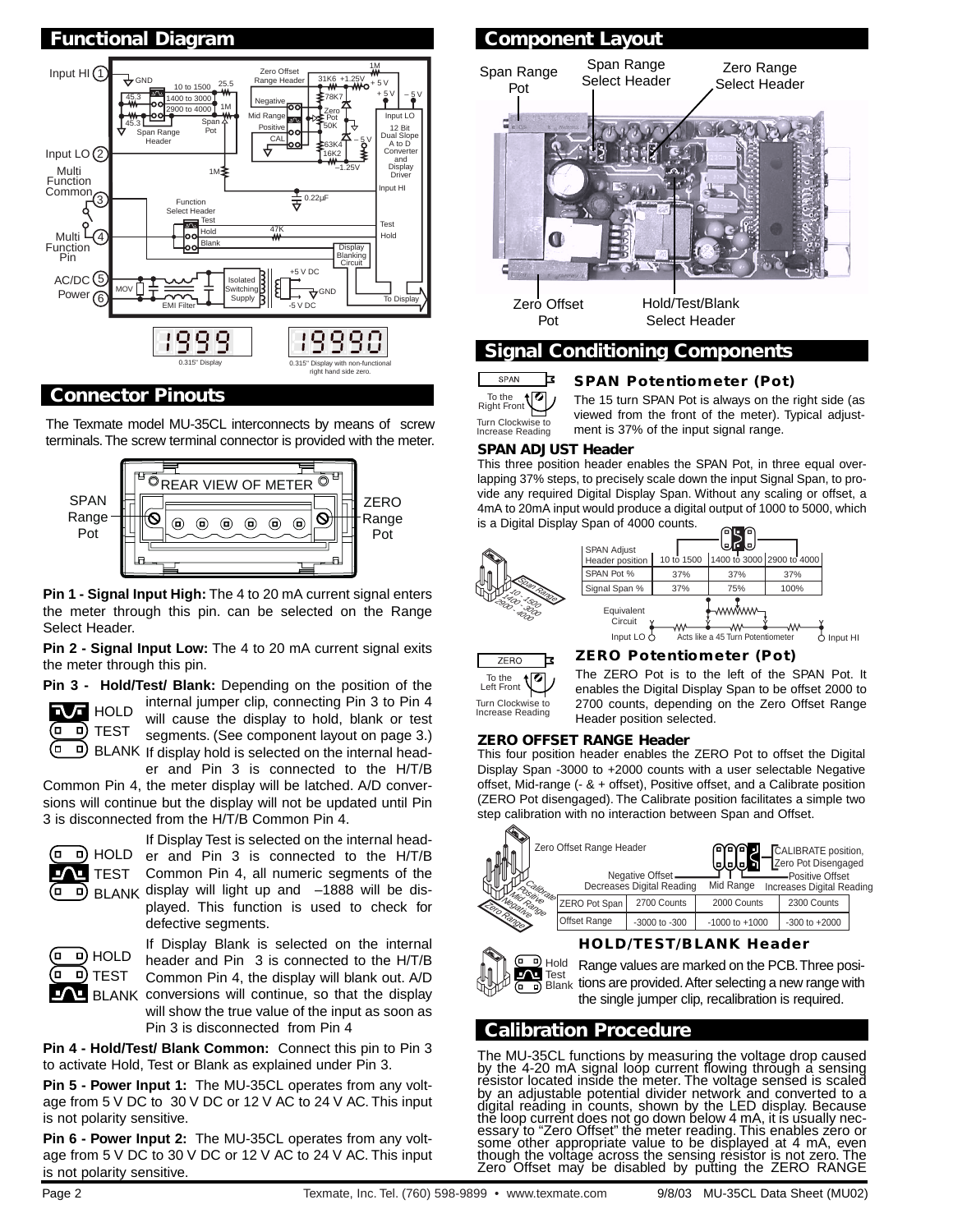#### jumper clip into the CALIBRATE position. **DEFINITION OF SPAN AND ZERO OFFSET**

The SPAN is defined here as the total change in counts on the display when the signal loop current varies from 4 mA to 20 mA. Note that decimal points are descriptors, and so are excluded from the calculation. Example: If the required readings are +190.0 at 20 mA and –30.0 at 4 mA, then the SPAN is (+1900)<br>minus (–300), or 2200 counts. The ZERO OFFSET is simply<br>defined here as the displayed counts at 4 mA. In the example defined here as the displayed counts at 4 mA. In the example above, the ZERO OFFSET is -300 counts.

#### **CALIBRATION**

One header & potentiometer calibrate the span range (the change in meter reading between 4 mA and 20 mA). The second header & potentiometer calibrate the zero offset (the meter reading at 4 mA). To avoid interaction between the SPAN RANGE and ZERO RANGE potentiometers, the calibration is performed in the following sequence:



#### **1. Calibrate the SPAN**

Place a jumper clip in the CALIBRATE position on the ZERO RANGE Select Header. This disables the ZERO RANGE potentiometer. Depending upon the calculated SPAN, place a jumper clip in the appropriate position on the SPAN RANGE header. In the above example, this would be the position marked 1400- 3000. Apply an input of 4 mA to the meter. This input can be derived either from a Current Calibrator or from within a current loop, by varying the loop transmitter transducer appropriately. Adjust the SPAN RANGE potentiometer (R2) to make the meter display one quarter of the calculated SPAN. In the previous example, the meter would be adjusted to show  $2200 \div 4$ , i.e. 550 counts. Once calibrated, the display changes by 550 counts for a loop current change of 4 mA. Therefore when the input changes by 16 mA (i.e. from 4 to 20 mA), the display will change by  $550 \times 4 = 2200$  counts.

#### **2. Calibrate the ZERO OFFSET**

Remove the ZERO RANGE jumper clip from the CALIBRATE position and replace it in the NEGATIVE, MID RANGE or POS-ITIVE position, depending on whether the required meter reading at 4 mA is a large negative, close to zero, or a large positive reading. In the previous example, place the jumper clip in the MID RANGE position. Adjust the ZERO RANGE potentiometer (R15) to make the meter display indicate the correct reading  $(-300)$  in the example).

#### **3. Check the Scaling**

Apply loop currents of 4 mA and 20 mA. Verify that the meter indicates correctly at both currents. Slight adjustments to the SPAN RANGE and ZERO RANGE potentiometers may be required.

#### **4. Program Decimal Points**

Program Decimal Points Refer to the "Decimal Point Selection" section on page 2 for decimal point programming.

### *Decimal Point Selection*



REAR SIDE OF DISPLAY BOARD

Decimal point selection is done by closing solder jumpers on the rear of the display board.





Part Numbers: 93-PLUG6P-ST.....6 pins

### *Front Bezel Descriptors*

|  |  |                                                    | $ AC \tOmega \t kV$ kVaR m <sup>3</sup> /hr Hz RPM |
|--|--|----------------------------------------------------|----------------------------------------------------|
|  |  | V mV min PF °F °C CosØ                             |                                                    |
|  |  | DC x10kN µA PSIG mS kg/cm <sup>2</sup> psi         |                                                    |
|  |  | kw w kWH pH % K kPa                                |                                                    |
|  |  |                                                    | A mbar mA MW kA RPS MWH                            |
|  |  | mWs um kW/s   I/sec ml cm                          |                                                    |
|  |  |                                                    | ORP mm/s 1/min mm kg/sec Ibs kg/hr                 |
|  |  | $ FT$ bars min <sup>1</sup> m/min Mvars $\mu V$ dB |                                                    |

To customize the front bezel, each DU-meter is supplied with a white printed clear adhesive label containing various popular descriptors. Choose the descriptors desired, peel off the adhesive backing and align the descriptors in the center right of the faceplate.

## *Custom Face Plates*



#### **Texmate Produces Thousands of Custom OEM Face Plates**

Have Texmate Design and Build a Custom Face Plate to Suit your Next project!

• Custom face plates have a nonrecurring artwork charge. A serial number is then assigned to each artwork, to facilitate reordering.

- Small Run or One-Off custom face plates incur an installation charge, and are generally printed on a special plastic film, which is then laminated to custom faceplate blanks as required.
- Large Run (250 pieces min): custom face plates are production silk screened, issued a part number, and held in stock for free installation as required by customer orders.
- OEMs may also order Custom Meter Labels, Box Labels Custom Data Sheets and Instruction Manuals.

## *Clear Lockable Water-proof Cover*

The clear lockable cover is designed to be dust and water proof to NEMA-4X, IP65 standards. The assembly consists of a base and cover with a cam hinge and key-lock fastening mechanism. An O-ring, or neoprene gasket forms a seal between the base and the panel. The cam hinge prevents the cover from closing when opened until pushed closed. The cover has a tapered recess that, when closed, forms a seal with a tapered spigot on the base. A key-lock employs a cam locking device to force the spigot into the recess, ensuring seal integrity. A safety catch keeps the cover closed even when the key is removed, and the keyhole can be used to attach a safety seal clip, preventing unauthorized opening.



**Input Power Screw Terminal Plug**